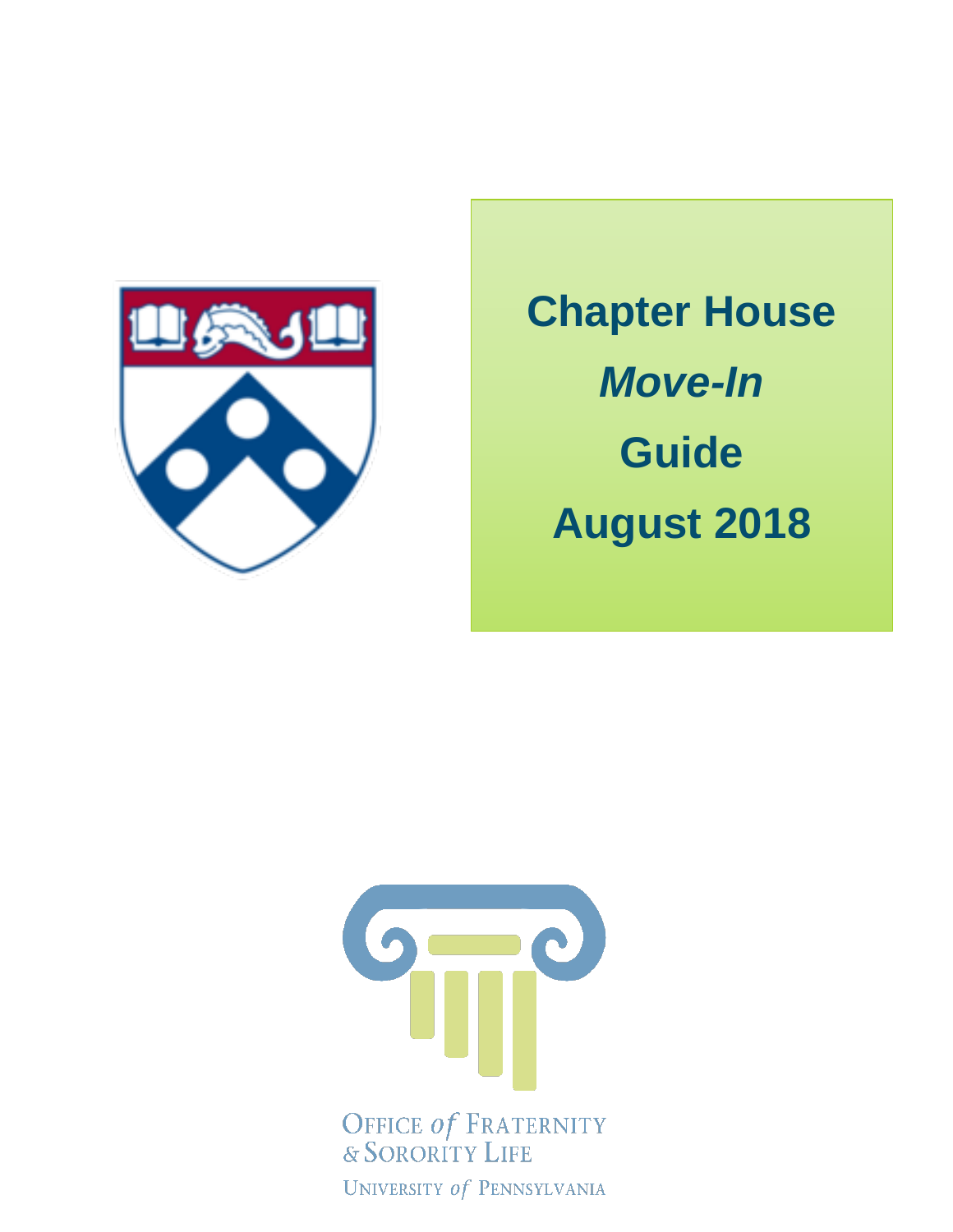## MOVE - IN OVERVIEW

#### IMPORTANT DATES

Standard Move-In date: 9:00 am on August 24, 2018

Early Move-In Request date: 9:00 am on August 22, 2018 and August 23, 2018

#### ADDRESSES

OFSL (Office of Fraternity & Sorority Life) 3933 Walnut Street Philadelphia, PA 19104 215-898-5264 [vpul-ofsl@pobox.upenn.edu](mailto:vpul-ofsl@pobox.upenn.edu) Main Office Hours: 9:00 am – 5:00 pm (Monday – Friday)

University City Associates (UCA) 4104 Walnut Street (key pick up location) Philadelphia, PA 19104 Office Hours: 9:00 am – 6:00 pm (Monday – Friday), 11:00 am – 4:00 pm (Saturday), closed (Sunday)

Campus Apartments, LLC 4101 Walnut Street Philadelphia, PA 19104 215-382-2969 Office Hours: 9:00 am – 5:00 pm (Monday – Friday), 11:00 am – 4:00 pm (Saturday), closed (Sunday)

#### QUESTIONS & IMPORTANT DOCUMENTS

Residents should direct questions to their House Manager, and the House Manager will contact an OFSL staff member as needed.

Each resident signs an Occupancy Agreement which outlines the terms and conditions residents are expected to review and follow. Additional information relevant to occupancy can be provided via the OFSL website and supplemental guides such as a Living Guide, Move-in/Out Guide, etc. OFSL reserves the right to supplement, amend, elaborate, or clarify housing terms and conditions through the issuance of memoranda, rules, regulations, addenda or directives.

Check the OFSL website [\(https://www.vpul.upenn.edu/ofsl/chapterhousing.php\)](https://www.vpul.upenn.edu/ofsl/chapterhousing.php) to see if there are any updates to the information in this guide.

#### FACILITY REQUESTS

Link to submit a work order: of slportal.resident portal.com. Only assigned residents can submit a work order once they have moved into the chapter house.

Emergency Facilities Hotline (for emergency facilities issues only): (215) 349-7133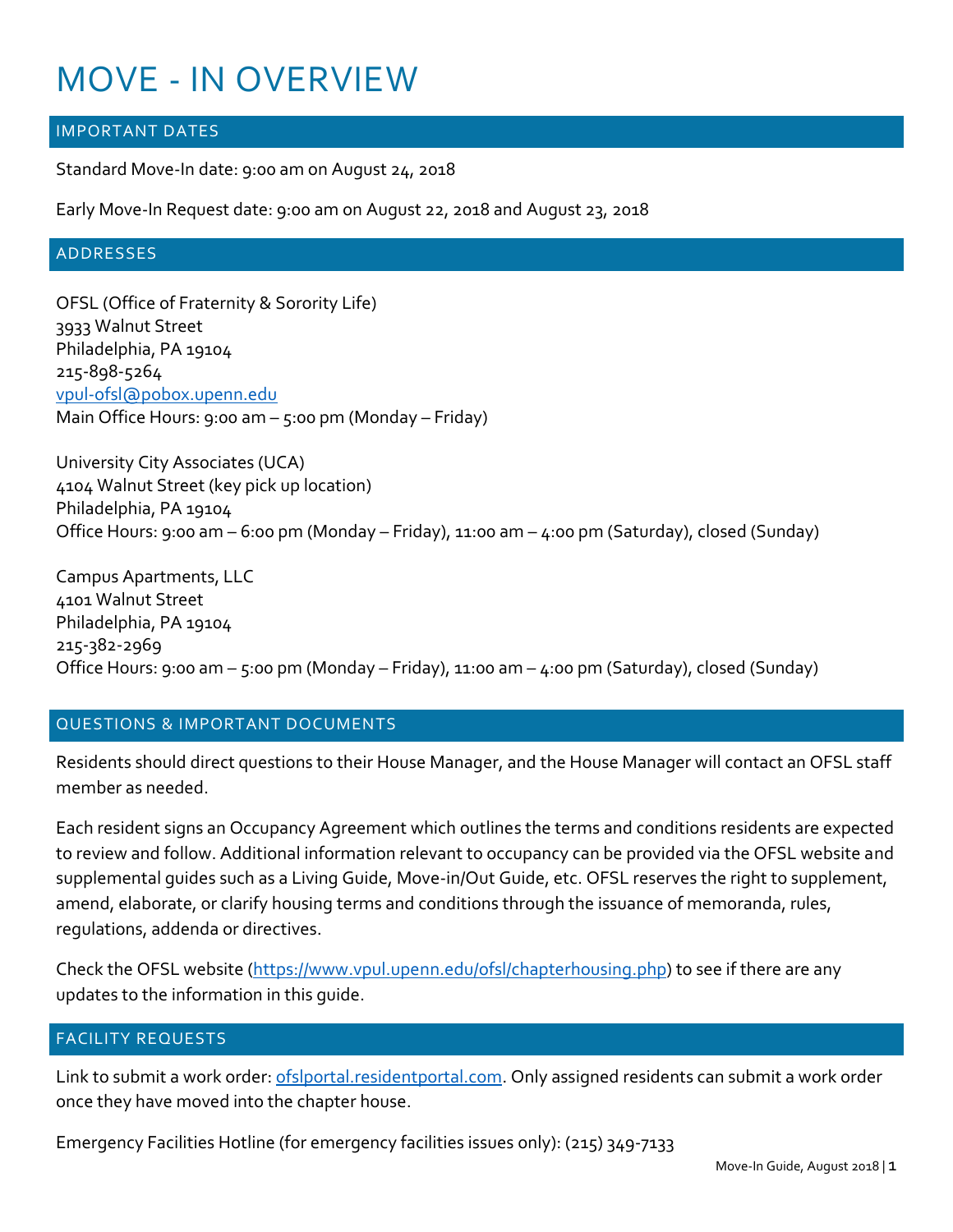

#### IMPORTANT DATES (MOVE-IN & CHAPTER LEADERSHIP)

| <b>SUNDAY</b>                     |    | <b>MONDAY</b>                                                               |    | <b>TUESDAY</b>                                            |    | <b>WEDNESDAY</b>                                  |    | <b>THURSDAY</b>                          |    | <b>FRIDAY</b>                               |                | <b>SATURDAY</b>                                              |              |
|-----------------------------------|----|-----------------------------------------------------------------------------|----|-----------------------------------------------------------|----|---------------------------------------------------|----|------------------------------------------|----|---------------------------------------------|----------------|--------------------------------------------------------------|--------------|
| <b>AUGUST</b>                     | 19 |                                                                             | 20 |                                                           | 21 |                                                   | 22 |                                          | 23 |                                             | 24             |                                                              | 25           |
|                                   |    |                                                                             |    |                                                           |    | Approved early<br>Move-Ins, 9am<br>--NSO BEGINS-- |    | Approved early<br>Move-Ins, 9am          |    | House Move-In,<br>gam                       |                | Standard Chapter   Move-in resumes,<br>UCA open 11a-<br>14 P |              |
|                                   | 26 |                                                                             | 27 |                                                           | 28 |                                                   | 29 |                                          | 30 |                                             | 3 <sup>1</sup> | <b>SEPTEMBER</b>                                             | $\mathbf{1}$ |
| --UCA closed for<br>key pick-up-- |    | Move-in resumes, First Day of<br>UCA open 9a - 6p   Classes<br>--NSO ENDS-- |    |                                                           |    |                                                   |    |                                          |    | <b>UCA</b><br>Key Pick-Up<br>Deadline - 6pm |                |                                                              |              |
|                                   | 2  |                                                                             | 3  |                                                           | 4  |                                                   | 5  |                                          | 6  |                                             |                |                                                              | 8            |
|                                   |    | University Closed<br>for Labor Day -<br><b>NO CLASSES</b>                   |    | House Access for<br>Non-Resident<br><b>Members Begins</b> |    | Tentative Fall<br>Social Chair<br>Training        |    |                                          |    | Summit 2018<br>(overnight trip)             |                | Fraternal Leaders'   Fraternal Leaders'<br>Summit 2018       |              |
|                                   | 9  |                                                                             | 10 |                                                           | 11 |                                                   | 12 |                                          | 13 |                                             | 14             |                                                              | 15           |
|                                   |    |                                                                             |    | September House<br>Managers'<br>Meeting - 6pm             |    |                                                   |    | September<br>Presidents' Series<br>– 6pm |    |                                             |                |                                                              |              |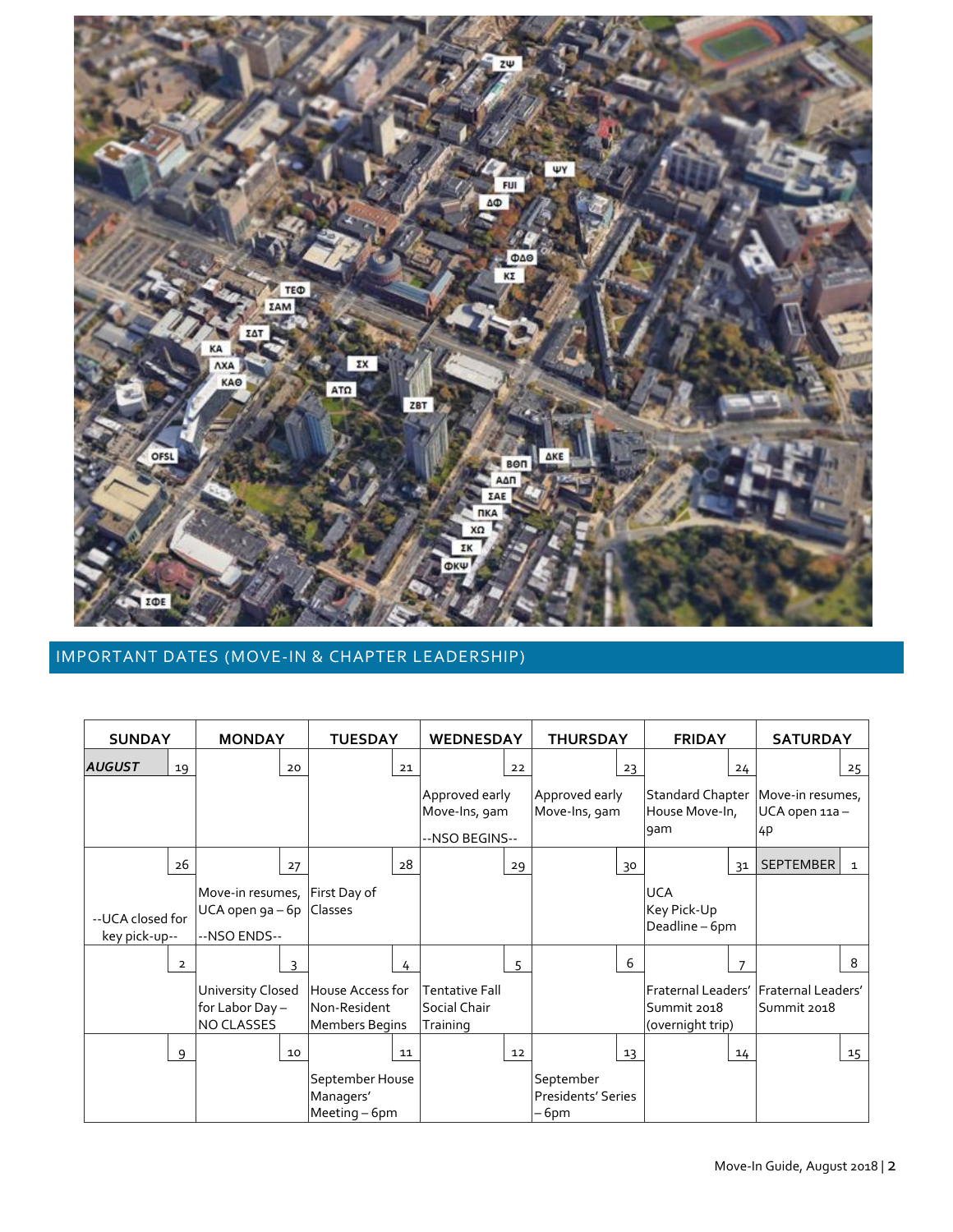- The standard move-in date is 9:00 am on Friday, August 24, 2018.
	- Residents are not allowed to move-in before this date unless approved for early move-in.
- The early move-in date is 9:00 am on August 22, 2018 or 9:00 am on August 23, 2018.
	- Residents approved for early move-in will receive email verification. House Managers and Presidents will also receive notification of residents approved for early move-in.

#### **Step-by-Step Instructions**:

- Step 1: Read this guide and communicate with your House Manager if you have questions about the move-in process.
- Step 2: Communicate your intended move-in date to your House Manager. Submit an early move-in request if by 11:59 pm on July 31, 2018. Link: [https://upenn.co1.qualtrics.com/jfe/form/SV\\_cGVn37LgViFZHTf](https://upenn.co1.qualtrics.com/jfe/form/SV_cGVn37LgViFZHTf)
- Step 3: Review the list of items approved to have in the chapter house and items not allowed. Leave unapproved items behind. Section: Safety and Prohibited Items.
- Step 4: Plan for your furniture needs depending on your chapter's procedures and items your chapter provides or does not provide in bedrooms. Talk to your chapter leadership.
- Step 5: Arrive to Philadelphia and pick-up your assigned bedroom key. You must have ID present and pick-up the key by 6:00 pm on Friday, August 31, 2018.
- $\bullet$  Step 6: Pick-up a parking pass from OFSL (if applicable).
- Step 7: Arrive to your chapter house and ensure the bedroom key works properly. If the key malfunctions, call Campus Apartments 215-382-2969 during the daytime hours or 215-349-7133 after hours (hours noted on page 1).
- Step 8: Move your belongings into the room.
- Step 9: Inspect the room and enter a work order if there is a facility need (keep in mind that nearly 500 residents are moving in and work orders are addressed based on highest priority).The rooms are inspected and locked before the move-in date.
- Step 10: Discard all trash and unwanted items in outside trash bins. Do not leave furniture in the hallways or near exit doors. Communicate questions to your House Manager or President.

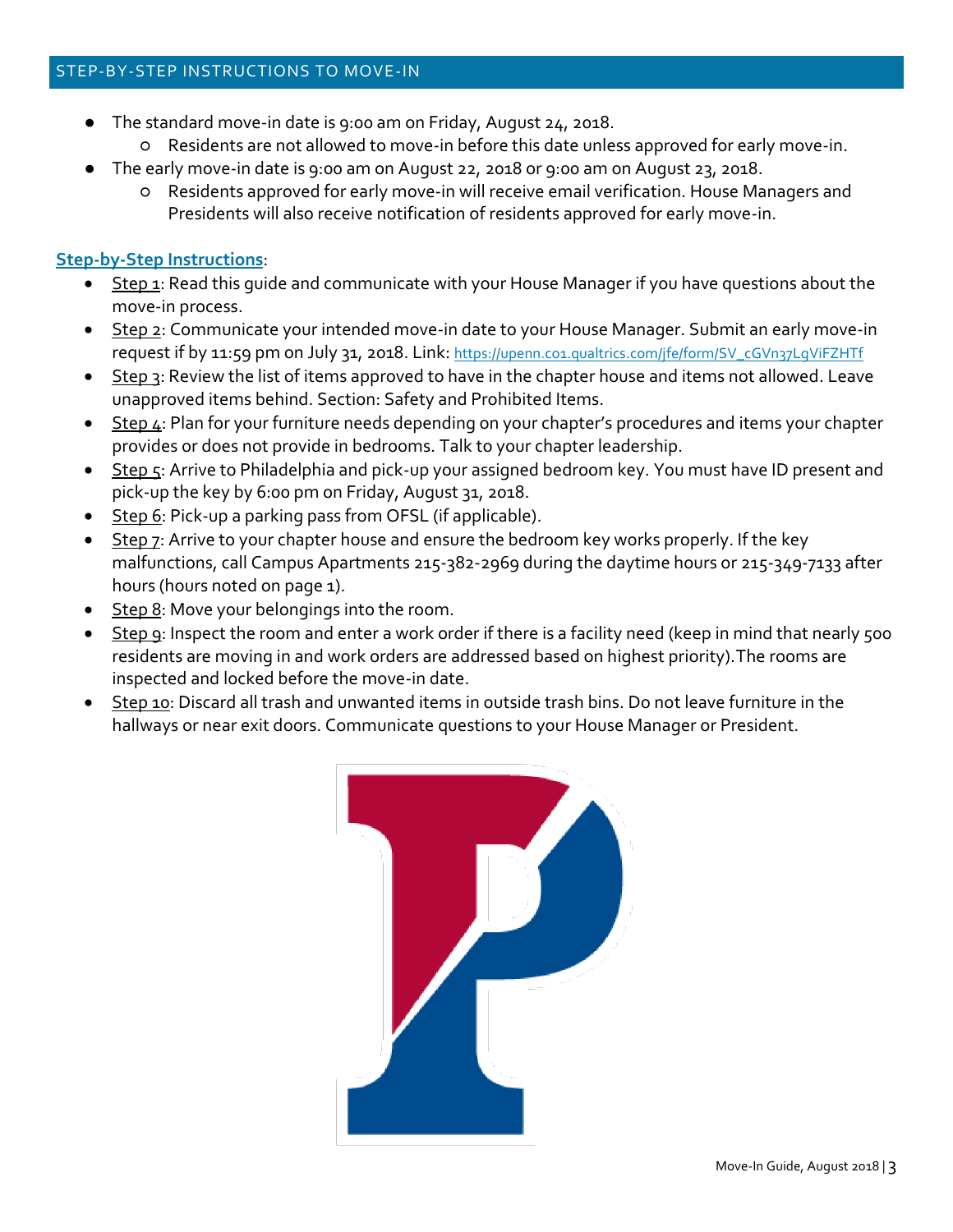**KEYS** 

#### **Key Pick-Up:**

- Residents can pick up their bedroom key at UCA (4104 Walnut Street).
	- a. Present an official ID or your PennCard when picking up the key.
	- b. Parents, friends, family members, or chapter members cannot pick-up a key for a resident.
	- c. Residents can only pick-up a key according to their official room assignment.
	- d. Residents are forbidden from switching keys or bedrooms without email verification and authorization from OFSL (review the associated fees for unauthorized room changes).
- Bedroom doors will be locked, and House Managers will not have access to a master key to unlock them.
- UCA is open Monday through Friday: 9:00 am to 6:00 pm and Saturdays: 11:00 am to 4:00 pm. The office is not open on Sundays.
- Residents must pick-up their bedroom key by 6:00 pm on Thursday, August 30, 2018. A resident will be charged \$100.00 if their bedroom key is not picked-up and signed for by the deadline.
- UCA does not deliver keys to houses. Contact OFSL if an accommodation is needed due to a disability.

#### **Key Not Working:**

All locks are checked before move-in; however, do the following if your bedroom key is not working properly:

- During Campus Apartments business hours (noted on page 1):
	- o Call the Campus Apartments facilities number at 215-382-2969.
- After Campus Apartments business hours:
	- o Call the After Hours Facilities Hotline at 215-349-7133
- Keep your House Manager in the loop.
- You might be asked to return to UCA if a new key is needed, and we apologize for the inconveniences in advanced.

#### **Missing/Lost Key:**

If you cannot locate your bedroom key and need a replacement, follow these steps:

- The resident should submit a work order through the OFSL portal with their chapter house and room number noted clearly. The work order should state the resident cannot locate their key (whether lost, suspected stolen, etc.) and that the resident needs a new key.
	- a. Fee for a new key (physical or electronic key fob) is \$100.00. This fee covers costs for new key(s) to be made, locks to be changed, and the administrative processing time.
	- b. Resident should also notify their House Manager.
	- c. If resident cannot submit a work order, the House Manager should submit one.
- Campus Apartments will receive the work order and have new key(s) available for the resident(s) of that room. Only the resident who cannot locate their key will be charged the fee.
- If the resident believes the key was stolen, they should contact PennPolice to submit a police/theft report.
- If the resident believes they are in danger or the room is unsecure and at risk to theft because of a possible stolen key situation, they should contact the Campus Apartments during business hours (215- 382-29696) or the Emergency Facilities hotline (215-349-7133) after hours to have the room secured.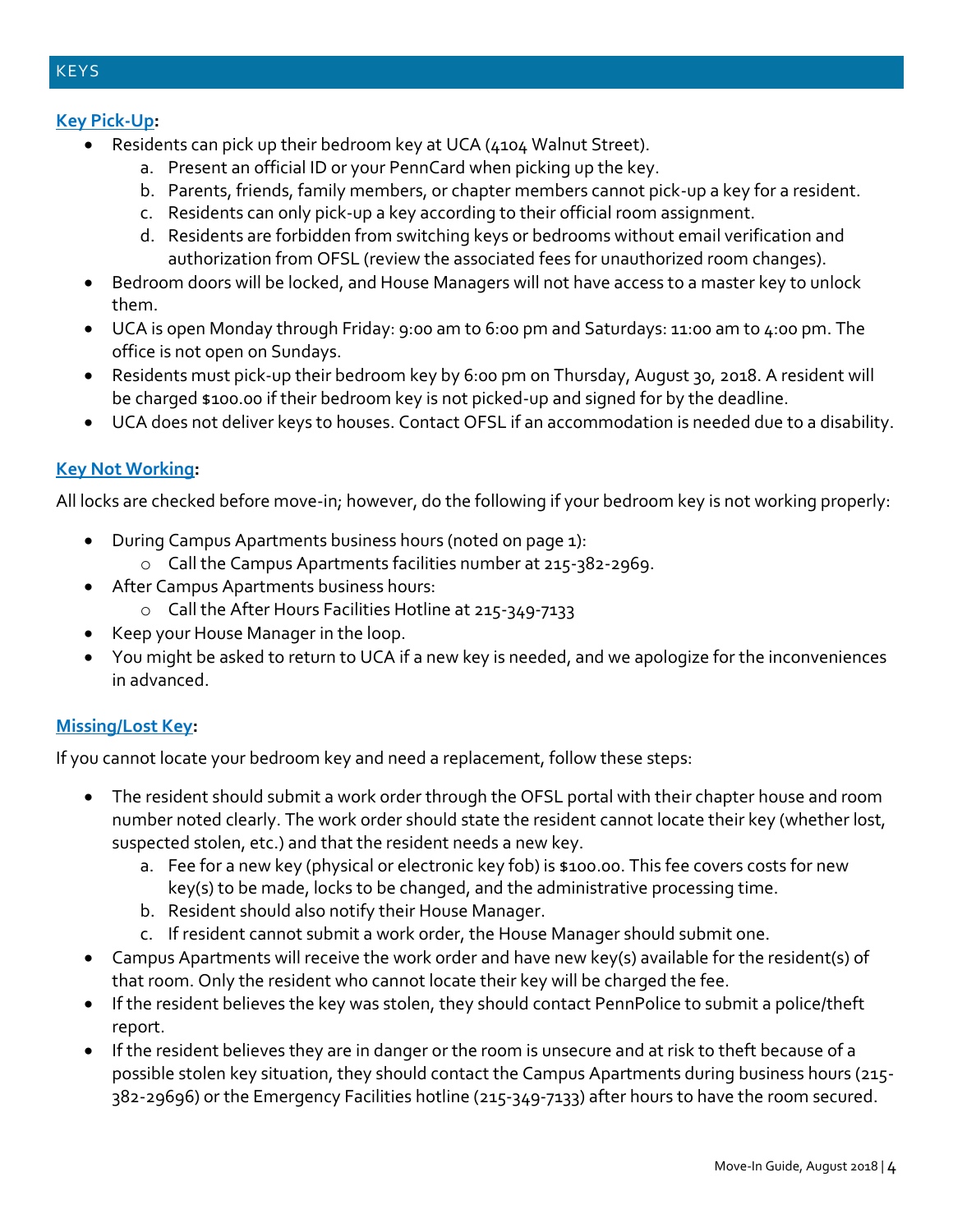- Campus Apartments will notify resident(s) that locks have been changed and new key(s) are available for them to pick-up. If a room is a double/triple, all residents of the bedroom should be notified.
- House Manager should follow up with resident(s).
- Residents will receive instructions where to pick-up their key.
	- a. Present a government-issued ID or your PennCard when picking up the key.
	- b. Parents, friends, family members, or chapter members cannot pick-up a key for a resident.

#### **Lock-Outs:**

If you have your key but you accidently lock yourself out, do the following:

- During Campus Apartments business hours (noted on page 1):
	- o Call the Campus Apartments facilities number at 215-382-2969.
- After Campus Apartments business hours (a \$75.00 charge applies):
	- o Call the After Hours Facilities Hotline at 215-349-7133
- Do not misuse this service during the business day. If a resident needs a lock-out several times during the semester, there could be a fee associated with future lock-outs and the resident will be notified.
- You must locate your key when the door is unlocked for you.

#### EARLY MOVE-IN REQUEST & PROCEDURES

#### **Overview**:

- The Early Move-In period is August 22 23, beginning at 9:00 am on both days.
- A resident seeking approval to move-in early must submit an official request (link below).
- Residents approved to move-in on August 22 or 23 will be notified via email with instructions.
- Residents who are not approved to move-in early are prohibited from entering the chapter house without authorization via email. These residents cannot move their belongings into the house or stay in a common area/bedroom.
- Residents not approved for Early Move-In can pick-up their assigned bedroom key and begin moving their belongings into the chapter house at 9:00 am on Friday, August 24, 2018.



### **Applying for Early Move-In**:

- Residents must submit an Early Move-In request via this link: [https://upenn.co1.qualtrics.com/jfe/form/SV\\_cGVn37LgViFZHTf](https://upenn.co1.qualtrics.com/jfe/form/SV_cGVn37LgViFZHTf)
- Deadline: This request form must be submitted no later than 11:59 pm on Tuesday, July 31, 2018.
	- o Any request submitted after that deadline will be processed with a \$100.00 late fee (for all requests approved.).
	- o No request will be considered after Thursday, August 9, 2018.
- Approval: the student will receive an email (Penn email address) if the request is determined to be eligible or not for approval. Note: requests are not fully approved until payment is received and email verification sent to the student. If the student does not receive an approval email, they are not approved to move-in early.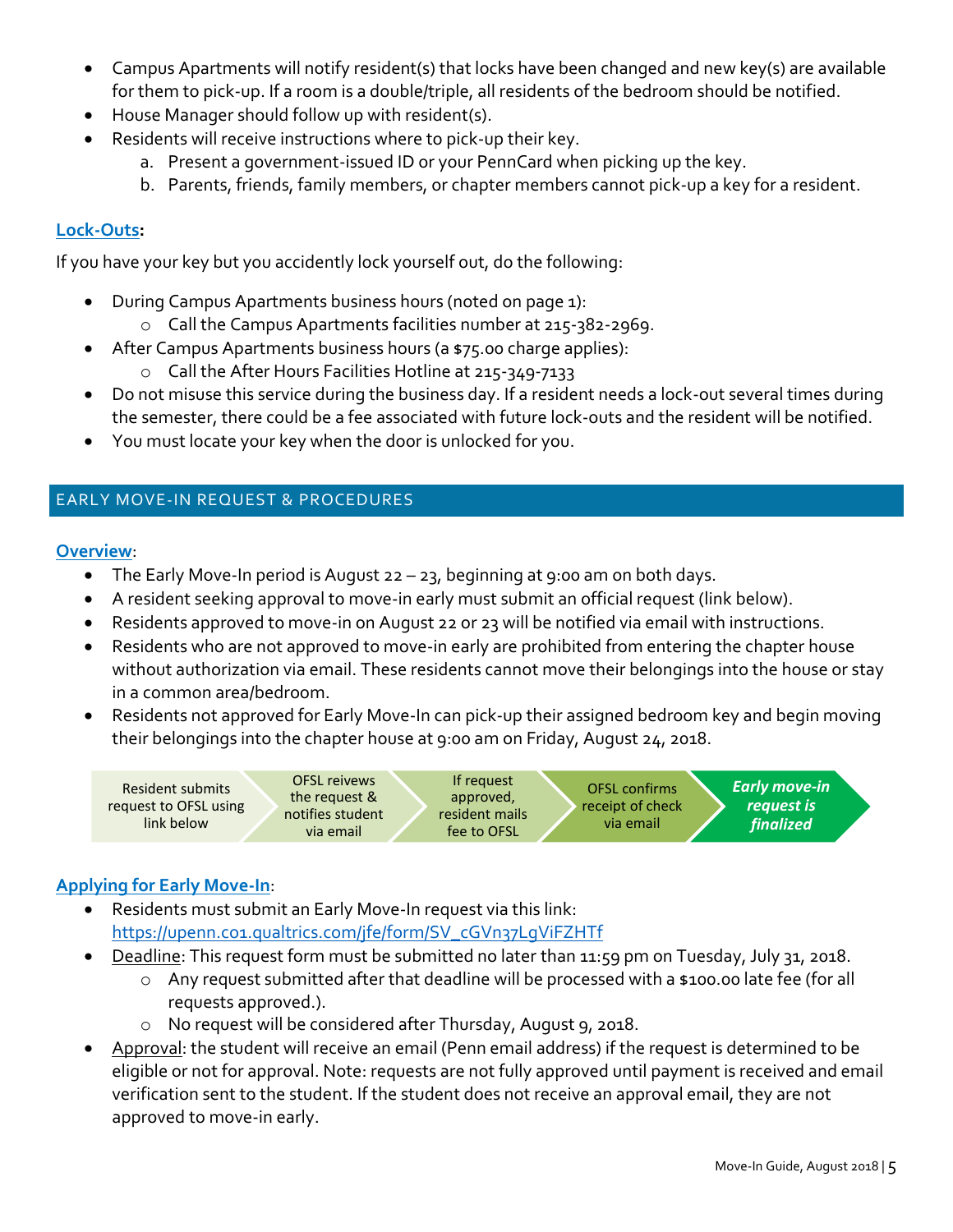- Rate: the early move rate is \$50.00 per day. A \$100.00 late processing fee will be assessed for any request submitted after Tuesday, July 31, 2018.
- Check/Money Order: If the request is eligible for early move-in, the student will receive an email from OFSL with instructions to submit a check or money order (no cash) to OFSL (3933 Walnut Street, Philadelphia, PA, 19104). The check should be made out to "The Trustees of UPenn" and received by Friday, August 3. If a student does not submit payment, the request can be canceled. If you are unable to submit a check or money order due to travel or a unique circumstance, please let OFSL know and we can discuss an alternative option.

#### **Guests during Early Move-In Period**:

- Residents approved to move into the house during the Early Move-In period are not permitted to have guests stay with them in the house.
- Residents can have assistance moving into the house from family members and/or up to 1 chapter member, student, or non-student friend.
- Only the resident assigned to live in the chapter house and approved for early move-in is permitted to stay in the house overnight. Guests are not permitted to stay overnight during the Early Move-In period, and they must vacate the house after assisting with move-in for the day.

#### **Violating Early Move-In Procedures**:

- Any resident who enters, resides, or moves into the chapter house before 9:00 am on Friday, August 25 without authorization is subject to the following:
	- o Considered trespassing
	- o Escorted off the property by Penn Police, Penn staff member, or Campus Apartments
	- o Referral to the Office of Student Conduct
	- o \$500.00 fee for entering the house, staying overnight in the house, or moving belongings into the house early without authorization. Fees for non-resident chapter members or guests will be sent to the chapter.

#### PENNCARD ACCESS

#### **Overview**:

- Residents: all residents assigned to live in the chapter house will have access beginning at 9:00 am on Friday, August 24. Early move-in residents receive access at 9:00 am on their move-in day.
- Non-resident members: All members of the chapter who are not assigned to live in the house will receive PennCard access at 9:00 am on Tuesday, September 4. This allows residents assigned to the house to have time to transition to living in the house during the move-in period and first days of classes. Non-resident members of the chapter can access the house by having someone inside let them in.

#### WORK ORDERS

#### **Overview**:

- Residents & House Managers should submit work orders to address facility needs in bedrooms & common areas.
- If there is an emergency facility need (water pipe burst, broken window, flooding, etc.), a chapter member can call the emergency facilities hotline (215) 349-7133. Keep your House Manager informed.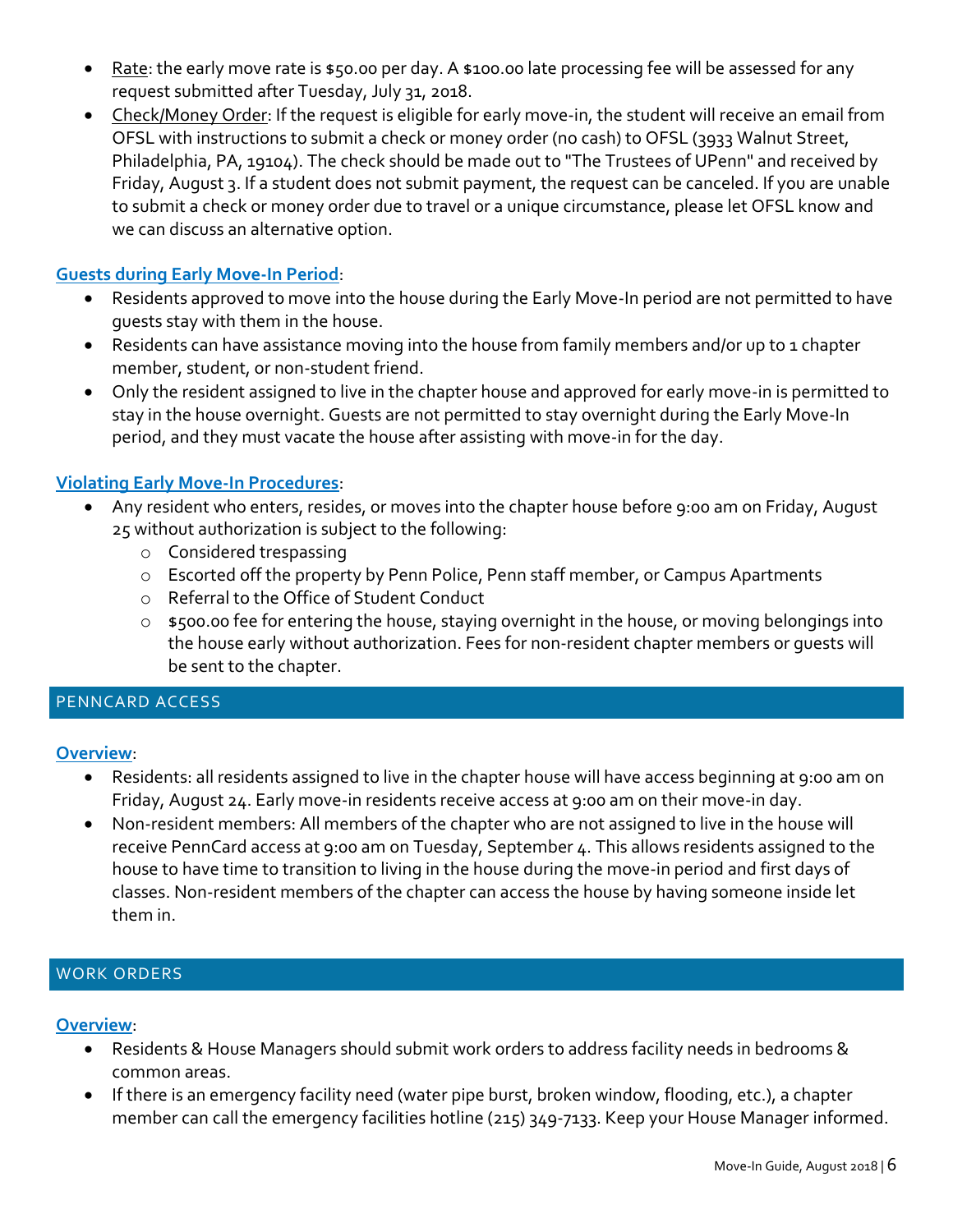#### **Overview**:

 The University of Pennsylvania and the Office of Fraternity & Sorority Life welcome students with disabilities and we are committed to provide the same exceptional opportunities to all students. If you would like to request housing accommodation due to a disability, please contact the Office of Disabilities Services at 215-573-9235 or their website: [https://www.vpul.upenn.edu/lrc/sds/.](https://www.vpul.upenn.edu/lrc/sds/) Please contact the Office of Fraternity & Sorority Life if you would like to request access to an event.

#### ROOM SWITCHES

#### **Overview**:

- Residents will be issued their key according to their official occupancy assignment and chapter occupancy summary.
- Residents must move into their assigned bedroom space.
- Residents cannot switch keys or bedrooms without authorization from OFSL and the Chapter; any room-switch authorization will be sent via email with instructions.
- If there is a facilities concern in the room that causes a life and safety concern, contact your House Manager and call the Emergency Facilities hotline: (215) 349-7133.
- If there is a disagreement with a roommate, contact your House Manager and President to reach a resolution. A room change is not the first option. The House Manager will communicate with OFSL if a resolution between roommates cannot be reached.

#### **Unauthorized Room Switch Violations**:

- Any resident(s) who switches keys/rooms without authorization is subject to the following:
	- o Considered in violation of the Occupancy Agreement Terms and Conditions
		- o Referral to the Office of Student Conduct
		- o Improper Check-Out Fee (\$100.00)
		- o Unauthorized Move Fee (\$100.00)
		- o Adjustment in rent fees according to room type
		- o Additional charges/fees related to room damages

#### DELIVERIES AND PACKAGES

#### **Overview**:

- OFSL does not recommend having items shipped to the chapter house before Friday, August 24. OFSL is not able to retrieve or secure items delivered to the chapter house.
- Utilize the Amazon@Penn when available: [https://www.amazon.com/ulp?ref=clp\\_ulp\\_redirect\\_CAMPUS\\_PEN&zipcode=19104](https://www.amazon.com/ulp?ref=clp_ulp_redirect_CAMPUS_PEN&zipcode=19104)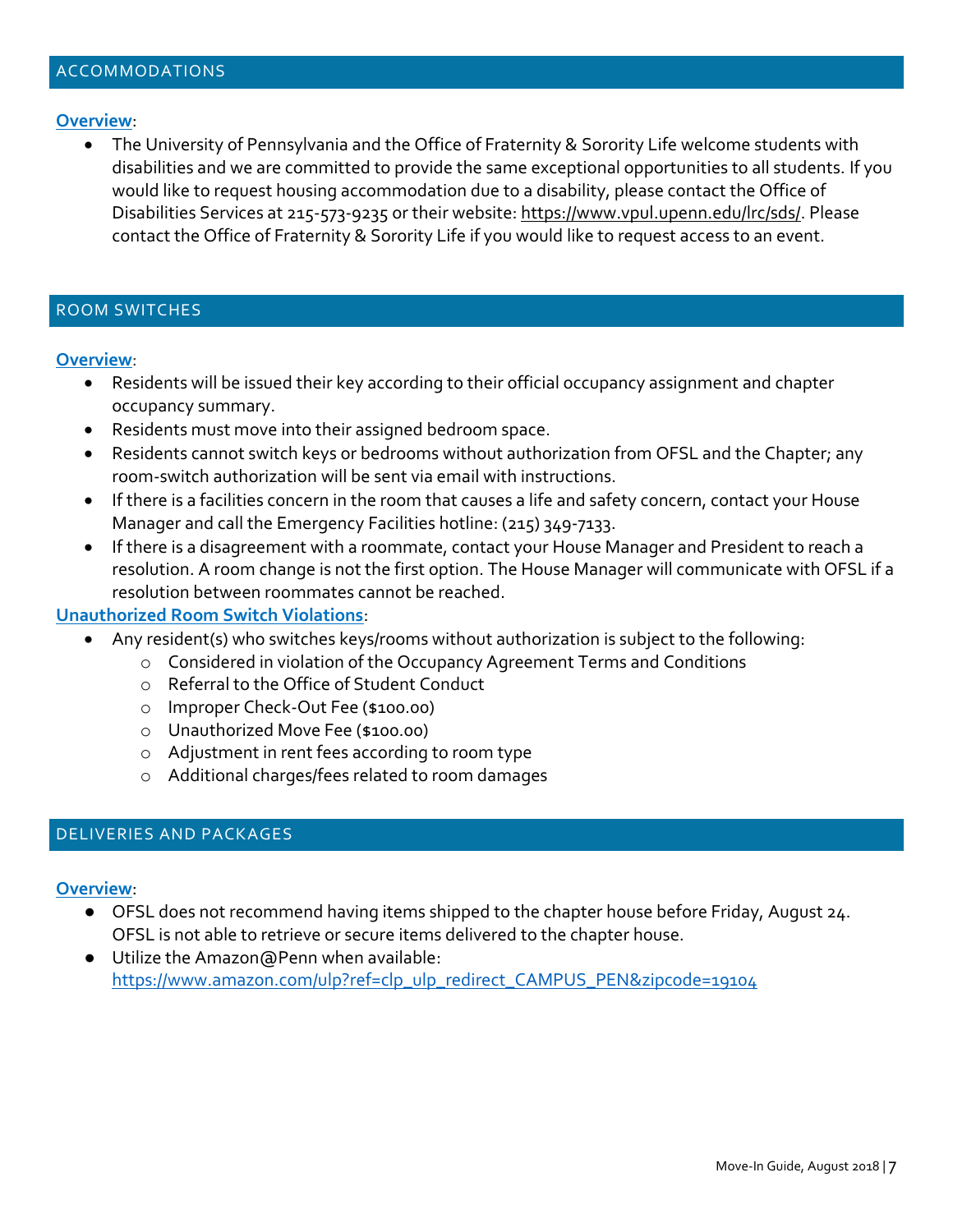#### FEES

*Below is an outline of fees associated with the Move-In processes. It may not be an all-inclusive list of fees, and the information is subject to change.* 

- **Failure to Pick-up Key**:\$100.00
	- $\circ$  Each resident (even if two people are assigned to the same room) must pick-up a bedroom key by 6:00 pm on Friday, August 31, 2018 to ensure their door can be locked and secured. Failure to pick-up the bedroom key will result in a \$100.00 charge.
- **Early Move-In:**\$50.00/day | \$100.00 (late fee)
	- o Students are responsible for paying \$50.00/day to move in early.
	- $\circ$  Requests submitted after July 31 and approved will be processed for an additional \$100.00 fee.
- **Unauthorized Entry/Move-In: \$500.00** 
	- o \$500.00 fee for entering the house, staying overnight in the house, or moving belongings into the house early without authorization. Fees for non-resident chapter members or guests will be sent to the chapter.
- **Unauthorized Room Switch**: \$100.00
	- o Residents cannot switch rooms or keys without authorization from OFSL via email. There is a \$100.00 fee for unauthorized room switches to each resident who switches. Residents are also subject to an improper move-out fee of \$100.00 and any associated damage or key fees.
- **Trash/damages**: ranges in amount(s)
	- o Chapters/Residents are responsible for removing trash from common areas and bedrooms associated with move-in. If Campus Apartments needs to remove trash, a charge of \$25.00/bag can be assessed. Cleaning costs can also be assessed from Clear Reflection Cleaning Services based on the service required.
	- o
- **Lock-Out**: \$75.00 per incident (after hours)
	- o After business hours, residents are charged \$75.00 if they lock themselves out of their bedroom and request to be let back in.
- **Key replacement**: \$100.00 per key
	- o Residents are responsible for this fee if they cannot locate the key they signed out.
- **Damage/Repair Charge**: ranges in amount(s)
	- o When a resident moves-out during the year or in May, Campus Apartments does move-out inspections of all bedrooms, rooms, common areas, and shared spaces of the chapter houses. If there is any repair work or cleaning that needs to be done in these spaces, Campus Apartments will do the repair/cleaning and then submit the charge to the individual(s) or chapter. Damage Security Deposits can be utilized to fulfill damage/repair costs.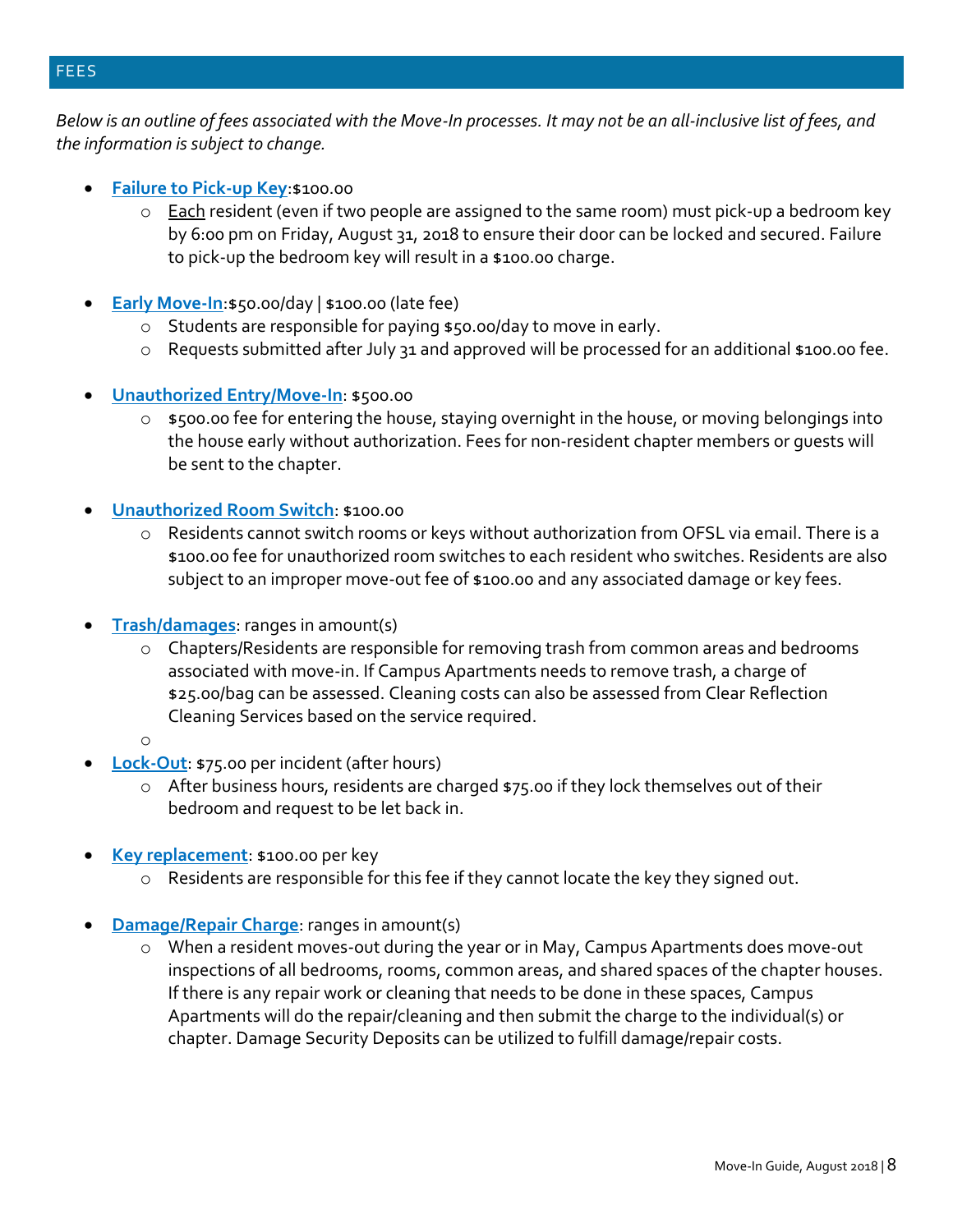#### INTERNET AND DEVISES

#### **Overview**:

- Chapter houses have access to PennNet, referred to as GreekNet for chapter houses.
- Each bedroom is equipped with an Ethernet port providing a wired connection to high-speed internet, and an Ethernet cord is needed to utilize the data communication network
- The common spaces are equipped with wireless. Residents may be able to use wireless in other spaces throughout the house; however, the current network configuration is designed for full wireless in common areas; thus, wireless may be less reliable in other areas of the house.
- Personal routers are not permitted.
- Chapter houses are connected to Penn Video Network and have access to cable channels similarly to the College Houses.

#### **Recommendations for Devises**:

- Printers:
	- o connect with USB cable; as wireless devices are not reachable via GreekNet and/or AirPennNet
- Desktop Computers:
	- o connect to physical Ethernet port on the wall via an Ethernet cable
- Laptops:
	- o connect to physical Ethernet port on the wall via an Ethernet cable and/or an adaptor that connects to the Ethernet cable that will then plug-into the laptop
- Xbox/Play Station/SmartTV/AppleTv and the like:
	- $\circ$  connect to physical Ethernet port in common spaces and/or in individual resident rooms

#### **Notes on Devises**:

- USB, Ethernet, Ethernet dongle's, and similar equipment can be purchased on-campus at the Computer Connection and Penn Bookstore, and offsite at stores such as Amazon, Walmart, Staples, Target
- For more information on which devices can connect to Wi-Fi and devices that require a wired connection, please visit this link: [https://www.isc.upenn.edu/how-to/connectivity-options](https://www.isc.upenn.edu/how-to/connectivity-options-penns-residences)[penns-residences](https://www.isc.upenn.edu/how-to/connectivity-options-penns-residences)

#### **TRASH**

#### **Overview**:

- Trash from move-in should be taken to a dumpster outside of the chapter house. Do not pile trash inside hallway trash bins or around the bins.
- Hallways must remain clear of trash. Leaving trash in hallways creates a safety hazard and invites pests into the area.
- Securely tie your trash bags before disposing of them in dumpster areas..

#### **Dumpster Locations for the House**:

● There are plans for some large dumpsters around Walnut and Spruce Streets available to use.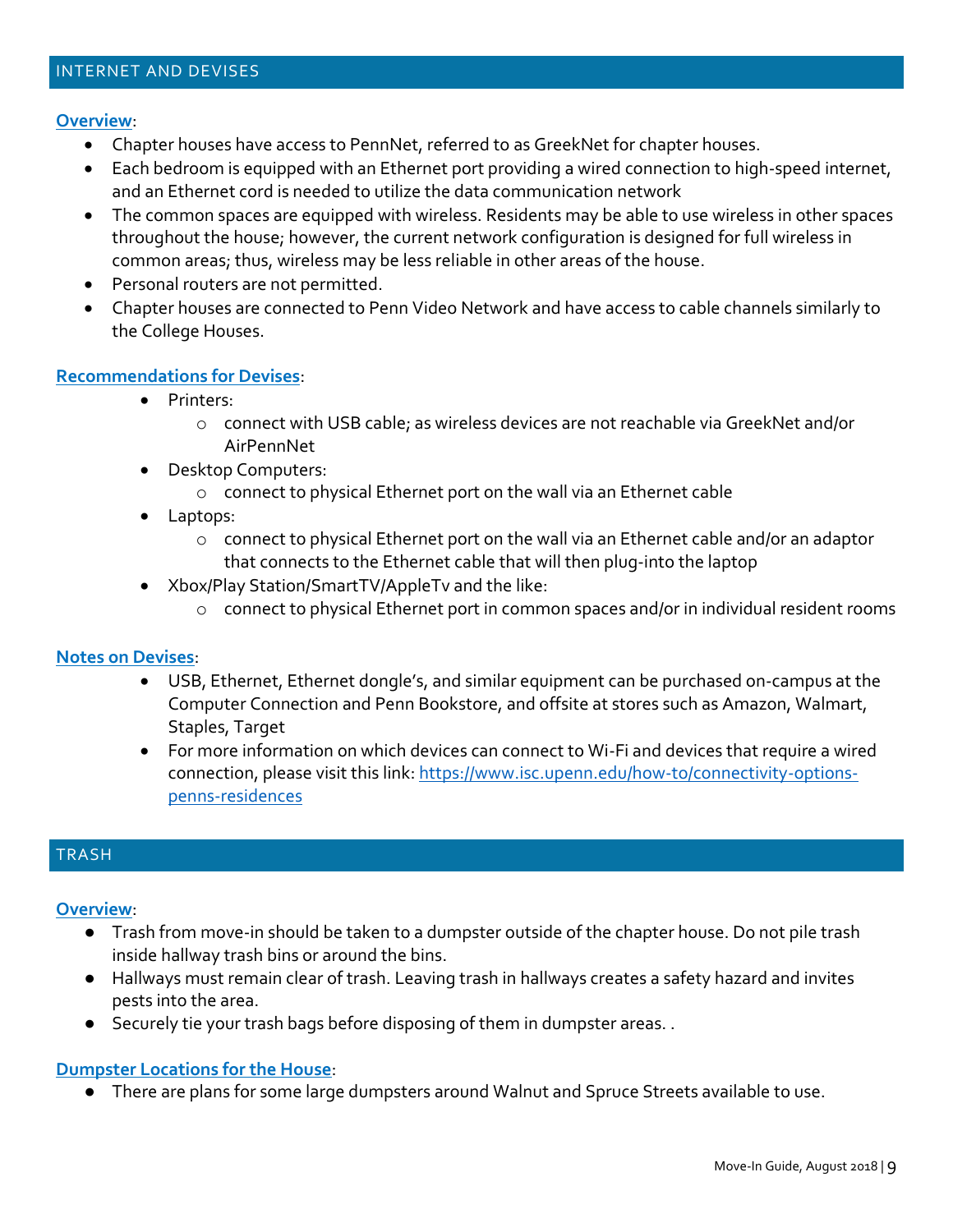- **Bedroom Furniture:** 
	- Each chapter has made its own policy regarding providing furniture in bedroom spaces. Some chapters provide furniture, and some do not. Check with your house manager, chapter president, or alumni advisor/house corporation if you have questions.
	- Bedroom furniture cannot be set-up in common areas intended for someone to use for sleeping or living arrangements.
	- Residents can have the following furniture items in bedrooms: bedframe (including headboard and footboard), box spring & mattress set, desk, desk chair, dresser, bookcase, nightstand, lamp, futon/couch, standing fan, room-size refrigerator (*no larger than 4.6 cubic feet*), AC unit, and sofa/couch.
		- Approved quantity of items is based on the occupancy type of the bedroom:
		- 1-person (single) bedrooms: the bedroom can have 1 of each furniture item (listed above) inside it during the summer.
		- 2-person (double) bedrooms: the bedroom can have 2 of each furniture item (listed above) inside it during the summer. (If 1 person is scheduled to live in a room that is labeled as a 2-person room in the fall, up to two of each item can be in the bedroom).
		- 3-person (triple) bedrooms: the bedroom can have 3 of each furniture item (listed above) inside it during the summer. (If 1 or 2 people are scheduled to live in a room that is labeled as a 3-person room in the fall, up to three of each item can be in the bedroom).
- **Furniture in Hallways:**
	- NO furniture or personal belongings can be placed in the hallways. Hallways should remain clear and any furniture/items pose a fire hazard.
- **Fridges**:
	- Full-size fridges cannot be utilized or stored in bedrooms. They will be removed at the chapter's/resident's expense if in a bedroom when the house closes.
	- Full-size fridges must be utilized or stored inside appropriate and designated areas of the chapter house (i.e.: in a kitchen or basement entertainment area, not a library).
	- A fridge inside a bedroom can be no larger than 4.6 cubic feet.
- **Mattresses**:
	- Personal mattresses that will not be used must be discarded or removed from the house. Chapter-owned mattresses must remain in bedrooms or an approved storage area agreed upon with the house corporation and OFSL.
	- Mattresses cannot be stored in basements or common areas.
- **Fire Code Compliance:** 
	- According to the Philadelphia Fire Code, all fire towers, hallways, stairs, sprinkler valve rooms, and other means of egress must remain free of furniture, chapter property, trash, and debris. Each of these areas must be unobstructed at all times, and items will be moved/discarded.
- **Outdoor Areas**:
	- Chapter furniture, such as couches, meant to be used inside cannot be used outside.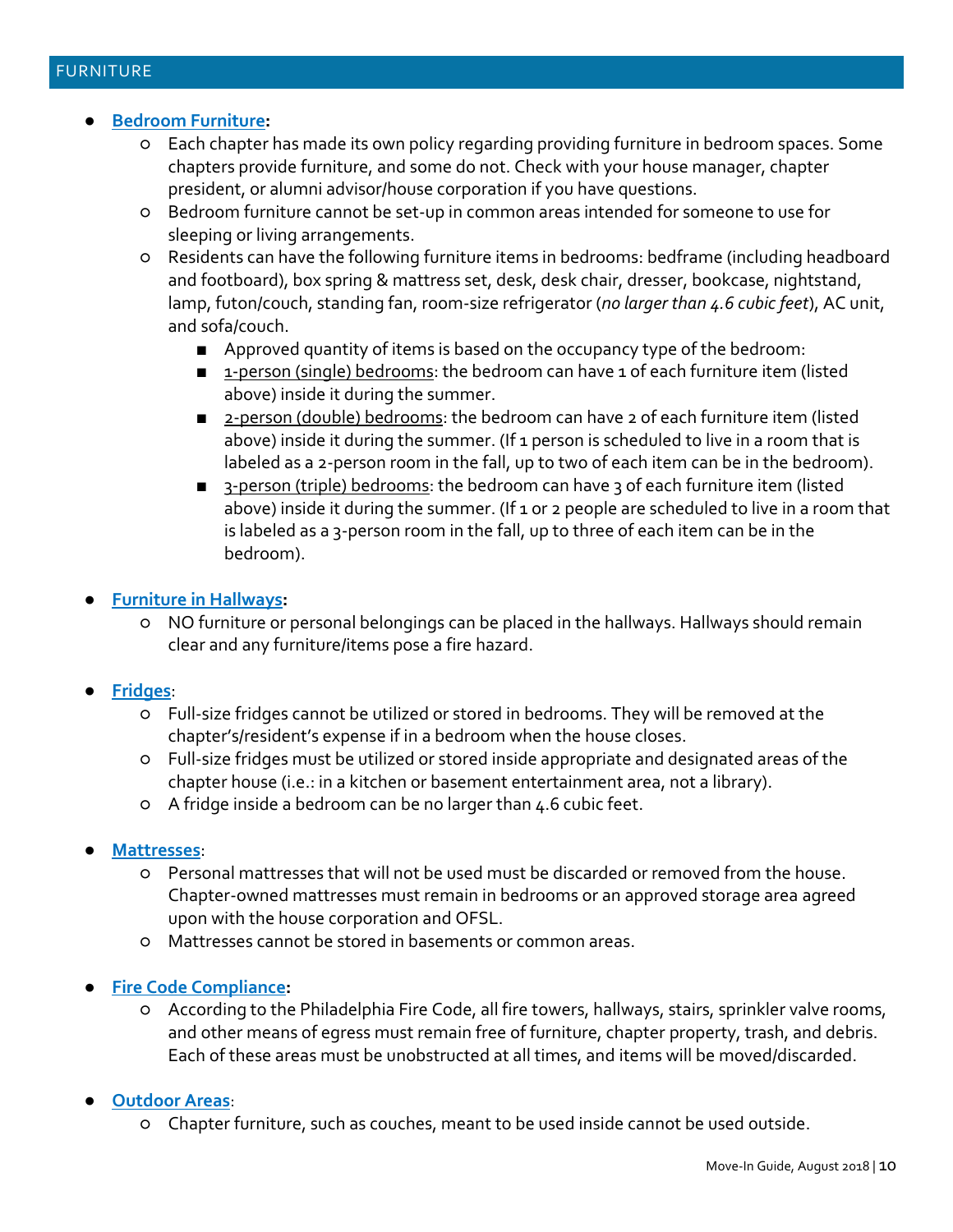#### **EFFECTIVE AUGUST 22, 2018 – AUGUST 26, 2018:**

#### Overview:

The Office of Fraternity & Sorority Life offers special parking privileges to chapter house residents during the move-out period. Follow these established procedures to avoid any problems or possible towing of your vehicle from August 22, 2018 – August 26, 2018.

- One-hour parking permits will be available according to the specific dates, time, and location-based information provided in this guide. Details are subject to change.
- Residents are able to request and pick-up a one-hour parking permit at OFSL (3933 Walnut Street) between 9:00 am – 5:00 pm on Monday – Friday. One-hour permits can be utilized for a time outside of business hours if the resident is moving during the evening and/or on the weekend.
- Permits will not be available for pickup at OFSL outside of 9:00 am 5:00 pm, Monday Friday.
- Permits are not available online; they must be picked up in person. Please contact OFSL if accessibility accommodations are needed.
- If you receive a ticket while parked in an area officially posted by the Division of Public Safety (DPS) while the proper OFSL permit is visible on your dashboard, take a picture and submit the ticket to DPS immediately at 4040 Chestnut Street to resolve the issue. There is only a short window of time DPS can have a ticket reversed by the City of Philadelphia/Philadelphia Parking Authority.
- Residents should have all belongings packed and ready to load before utilizing a parking permit to reduce time and congestion in the area.
- Report suspicious activity and/or emergencies to the Division of Public Safety (DPS) at 215-573-3333.
- Moving companies are prohibited from parking near residence hall entrances during peak time.
- To maintain loading areas and traffic movement, vehicles larger than a typical passenger van will be directed to park in an area specifically identified for large vehicles.

#### **Parking Instructions for Walnut, Spruce, and 39th Streets:**

Permits are valid for use in specifically posted areas around the 3800 block of Walnut from 9:00 am on August 22<sup>nd</sup> through 6:00 pm on Sunday, August 26. Look for posted signs and follow them accordingly.

- On August 22, Spruce Street will be closed from  $34^{th} 38^{th}$  beginning at 9:00 am through 6:00 pm.
- On August 23 and 24, Spruce Street will be open to through traffic. Postings will remain up and OFSL parking pass will be effective to park for free for one hour during move-in.
- $\bullet$  On August 25, Spruce Street will be closed from 34<sup>th</sup> 40<sup>th</sup>. Residents who need to access this area should do so from either 40<sup>th</sup> St. or 38<sup>th</sup> St. Traffic will be directed in an eastbound direction. Residents need to be prepared to share where they are going when they reach the road closure points.
- Residents using Taxi or Ride-share service (Lyft & UBER) should be outside and ready to go before scheduling a pick-up. These services will be permitted to enter the street to pick-up a resident.

Some meters adjacent to the College Housing residences will be labeled for Move-In; loading and unloading will be permitted at these meters. Follow the directions on all posted signs. If a sign is not posted, residents should follow the regular PPA street parking rules.

#### **Alpha Chi Rho (219 S. 36th Street)**

Access the house from 36<sup>th</sup> and Walnut. Parking is available on the south side of Walnut Street.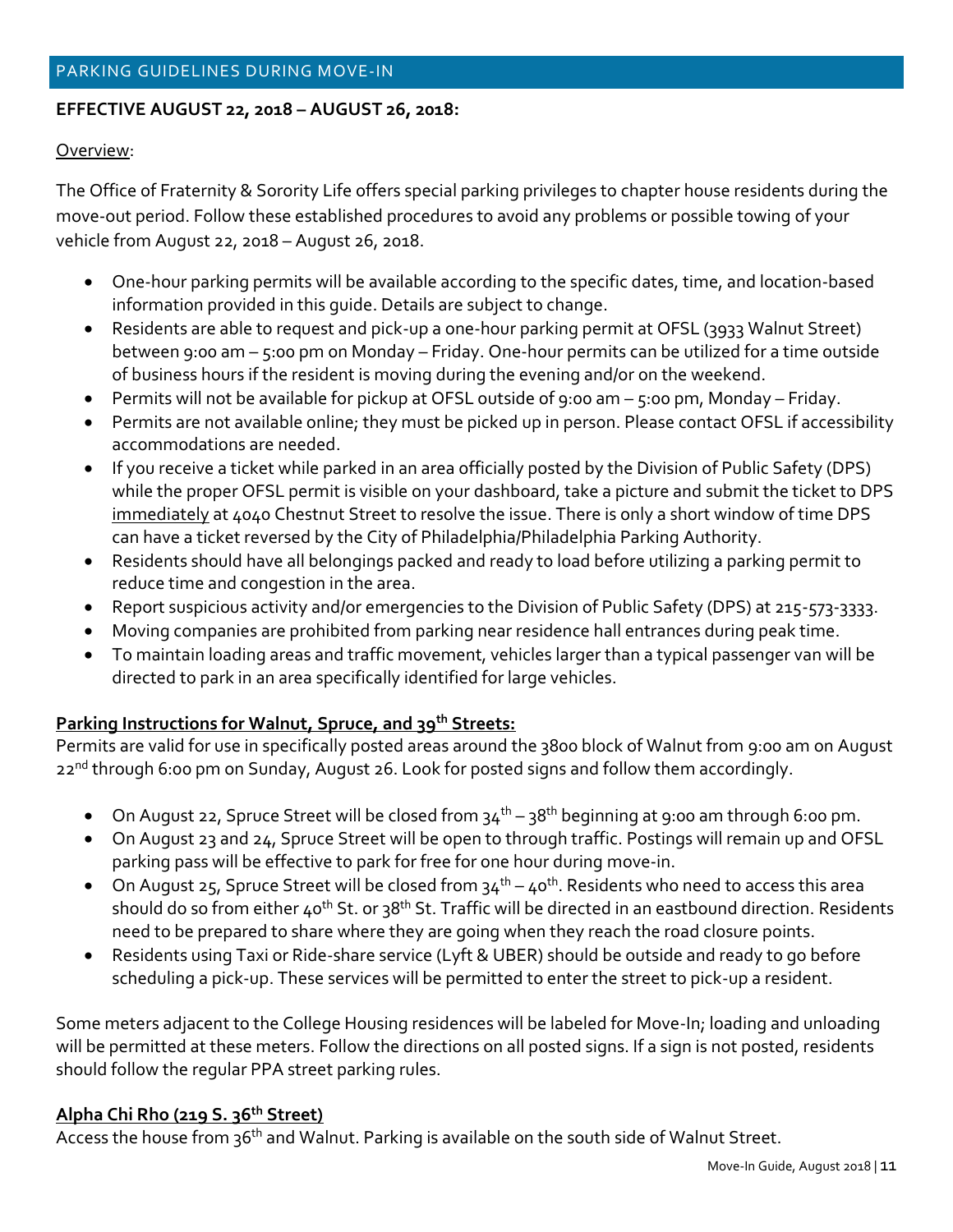#### **Alpha Tau Omega (225 S. 39th Street)**

Residents will be permitted to pull vehicles (ONLY ONE AT A TIME) onto the sidewalk that leads to the front door. This would mean bringing vehicles from Walnut Street onto 39<sup>th</sup> and then onto the front sidewalk while keeping vehicles OFF 39<sup>th</sup> Street AT ALL TIMES. Vehicles may not park on 39<sup>th</sup> Street at any time—it is a fire lane, and there is not enough room for other vehicles to pass. You will need to call DPS at 215-573-3333 to put down the bollard on 39<sup>th</sup> Street between the Fels Center and Hillel. Inform the dispatcher you live in ATO and are moving in.

#### **Delta Phi, Delta Psi, and Phi Gamma Delta (3627, 3637, and 3619 Locust Walk)**

Access 37<sup>th</sup> Street from Walnut Street (you may also utilize 36<sup>th</sup> Street if accessible from Walnut Street). Unloading must take no longer than one hour.

#### **Kappa Sigma and Phi Delta Theta (3706 and 3700 Locust Walk)**

Construction work is being done on Spruce Street at 37<sup>th</sup> and might not be complete before move-in. Option: if you cannot access the house from 37<sup>th</sup> and Spruce, access it via 37<sup>th</sup> and Walnut. Do not block any fire lane. You cannot park on Locust. Unloading must take no longer than one hour.

#### **Psi Upsilon (250 S. 36th Street)**

Access 36<sup>th</sup> Street from Spruce and park on the SIDE OF THE HOUSE ONLY for unloading purposes. No vehicles are allowed on 36<sup>th</sup> Street in front of the Psi Upsilon House at any time.

#### **Sigma Chi (3809 Locust Walk)**

Residents will have access to the back of the chapter house. Residents will need to call DPS at 215-573-3333 to put down the bollard on 39th Street between the Fels Center and Hillel to drive around the back of Hillel to the Sigma Chi house. Inform the dispatcher you live in Sigma Chi and are moving in. NO MORE THAN TWO CARS CAN BE PRESENT AT A TIME. Members should plan to unload in 30 minutes or less. Large trucks cannot fit behind the Hillel Building; thus, they are not allowed.

#### **Zeta Beta Tau (235 S. 39th Street)**

Residents are only able to park on Spruce Street using a permit from OFSL. Vehicles may not park on 39<sup>th</sup> Street at any time—it is a fire lane, and there is not enough room for other vehicles to pass. The area behind Mayer Hall is NOT designated for parking. If spaces are "open" in the small area of parking spaces directly opposite the front of ZBT on 39<sup>th</sup> Street (next to the dumpsters), residents may park there for no longer than 30 minutes. ALSO NOTE: Unless otherwise posted, parking on Spruce Street will require the use of the parking meters.

#### **Zeta Psi (3337 Walnut Street)**

Parking will be blocked for Hill House move-in. Zeta Psi Residents can park in the same areas reserved for Hill House; try to park near the Zeta Psi house as best as possible. You must have an OFSL parking pass. Parking is limited to one hour.

#### *Reminders & Helpful Tips:*

- **You must obtain a Parking Permit from OFSL at 3933 Walnut Street during business hours,**  (Monday through Friday, 9:00 am – 5:00 pm).
	- o Residents should ready to unload their cars, and have their permit to show the officer if they call University Police to come and put down a bollard.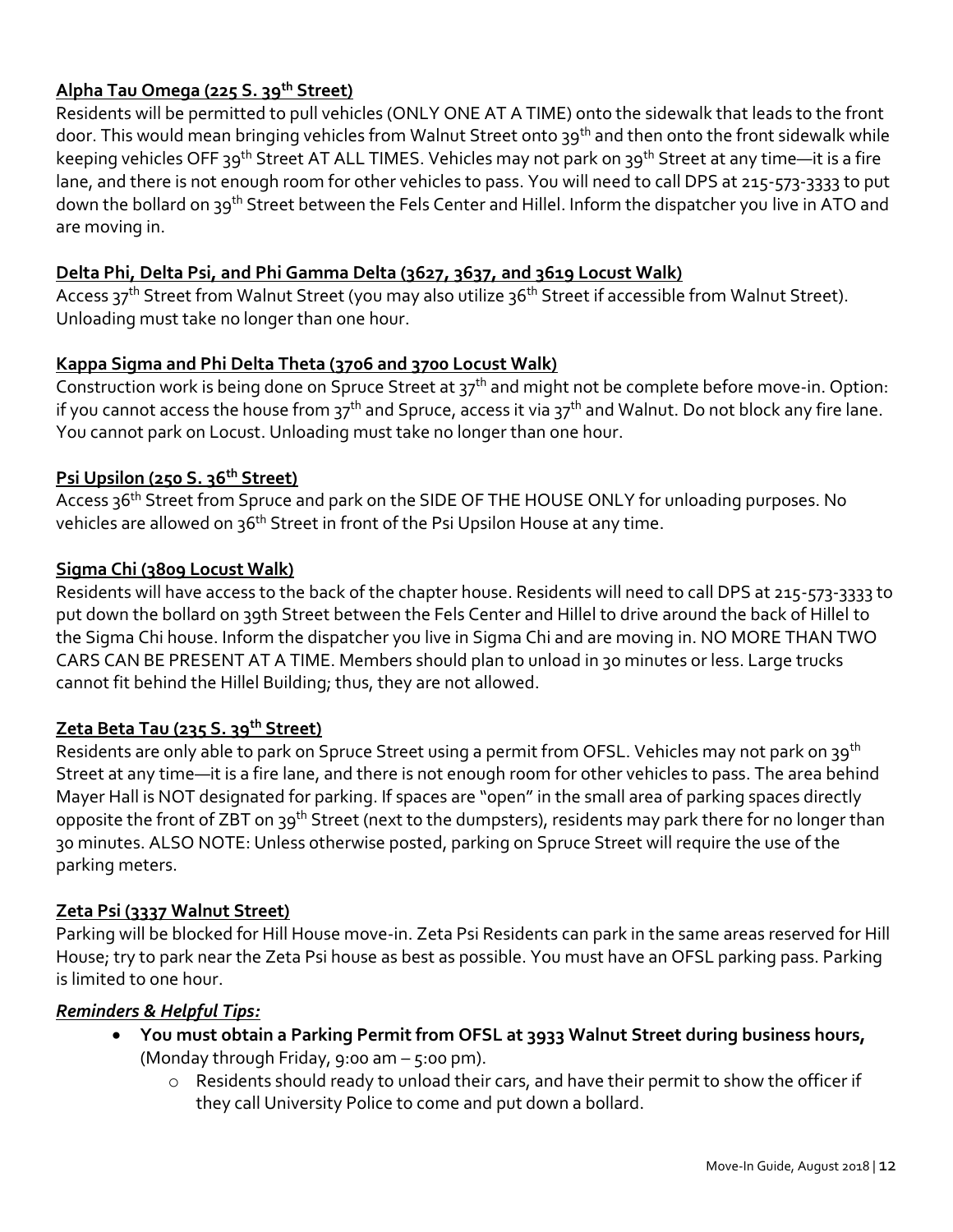- o Permits must be displayed on the dashboard of the vehicle **at all times** while being used or when on location at the chapter house.
- o Name, cell phone number, and chapter house name must be clearly visible on the permit when being utilized. Vehicles are subject to being towed otherwise.
- o The permits will be valid for one hour during the period August 22 26 and for the duration of the time and date specified on it.
- **Parking areas near chapter houses will be monitored to ensure parking privileges are not abused.** 
	- o Penn Police will note the time that vehicles are parked and the vehicle could be towed if there longer than 1 hour.
- **Accessing a chapter house beyond locked bollards:**
	- $\circ$  You must pull up to the bollards at 36<sup>th</sup> and Spruce or, 37<sup>th</sup> and Walnut and then contact DPS at 215-573-3333.
	- o Inform the dispatcher you are requesting access beyond the bollard and that you are in possession of a permit. A security guard will be dispatched to the location if your information is validated.
	- o Students MUST be prepared to show the security officer their photo driver's license or PennCard along with the Permit.
- **No more than 2 or 3 vehicles at a time will be permitted in the area of each chapter house**.
	- o Vehicles cannot block pedestrian or vehicular access on walkways to ensure pedestrian and emergency access.
	- o Cars should not be double-parked.
- Vehicles are not allowed on Locust Walk at any time.
- Parking is not allowed on any grassy areas in Hamilton Village at any time.
- University Police will be working with R&K Towing during move-out to ensure compliance.
- Never leave possessions unattended, whether in a moving cart or in a car.
- Always lock your car doors and close windows.
- Do not leave people or animals inside a vehicle.
- Do not leave the chapter house or your bedroom door unlocked.
- Do not prop a door and leave it unattended.

#### SECURITY DEPOSITS

#### **Overview**:

- Security Deposits are posted to student accounts similarly to housing rent costs.
- The security deposits are used to reconcile damages, repairs, unpaid key charges, or fees associated with the resident's housing stay (including community area damages split among the residents).
- After damages, repairs, and fees are removed from the housing security deposit, the remaining amount is returned to the resident.

#### CHAPTER MEAL PLANS

#### **Overview**:

 OFSL does not oversee meal plans organized by chapters. Residents need to review options with their chapter. If your house does not have a meal plan, consider purchasing a Penn meal plan.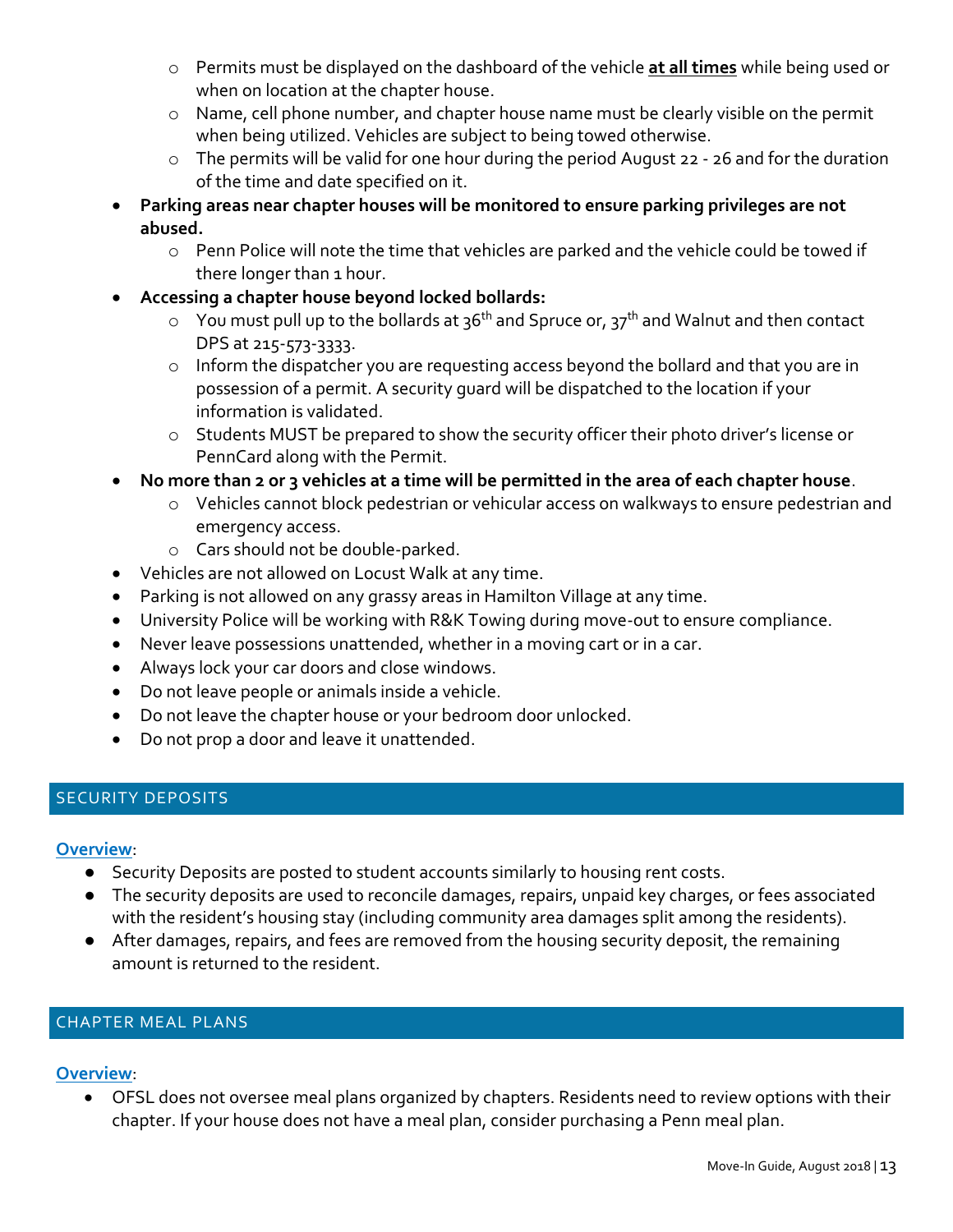#### **Overview**:

- Residents assigned to a bedroom are responsible for damages or any alteration made to the bedroom. The assigned resident may be charged for altering the room without authorization (some examples include painting on the walls, installing wall paper, removing/installing carpet, installing shelving, etc.). The resident can be charged for any costs related to the damage or alteration.
- If a resident moves room without authorization, they are responsible for costs related to damages/alterations in their assigned bedroom.

#### SAFETY AND PROHIBITED ITEMS

#### **Overview**:

- Keep OFSL wants all new and returning residents to feel comfortable, safe, and at home in their new residences. To ensure the health and safety of our community, please review the following guidelines:
	- 1. Bring items conducive to your comfort & success as a Penn student, but keep in mind the size of your bedroom.
	- 2. Label boxes/tubs with your name, chapter house, and room number.
	- 3. Do not bring the following items: Hoverboard, alcoholic beverages (according to PA law, Penn policies, local chapter policies, and (inter)national HQ policies), Bunsen burners, personal routers, candles, electronic cooking devices (any appliance with an open coil), toasters, George Foreman Grill, electric skillets, portable stoves, hot plates, waffle irons, popcorn poppers, toaster ovens, space heaters, fireworks, gasoline, halogen and/or kerosene lamps, black lights, tobacco products (including electronic cigarettes), waterbeds, and weapons or any item that can be construed as a weapon (including firearms, ammunition, knives/swords, gun powder, explosives, etc.). Coffee pots are allowed in bedrooms and should have an auto turn off.
	- 4. Keep valuables and essentials close at hand (laptops, tablets, phones, passport, etc.).
	- 5. Never leave an entrance/exit door propped open unattended. This helps prevent theft and unauthorized individuals from entering a chapter house. The propped-door alarms have been disabled from 9:00 am – 7:00 pm on Wednesday, August 22 – Sunday, August 22.The doors will alarm if propped outside those hours.
	- 6. In the case of an emergency, such as theft or injury, contact the Division of Public Safety (DPS) at (215) 573-3333 or 511 from a campus phone. If you are unloading items or walking by campus at night, please consider requesting a walking escort by calling 215-898-WALK (9255).
	- 7. Once you move belongings into your assigned bedroom, lock your door if you are leaving the bedroom unattended. Please note that if you did not pick up your key at UCA (4104 Walnut), you must do so before 6:00 pm on Friday, July 31. Each resident will be fined \$100.00 for not picking the bedroom key.

#### SOCIAL EVENTS

#### **Overview**:

- Social events must be registered and follow all Penn, AOD, and OFSL guidelines.
- The early move-in period is a privilege, chapters are prohibited from hosting any type of social event during this time period.
- More information about social event registration will be sent closer to move-in.